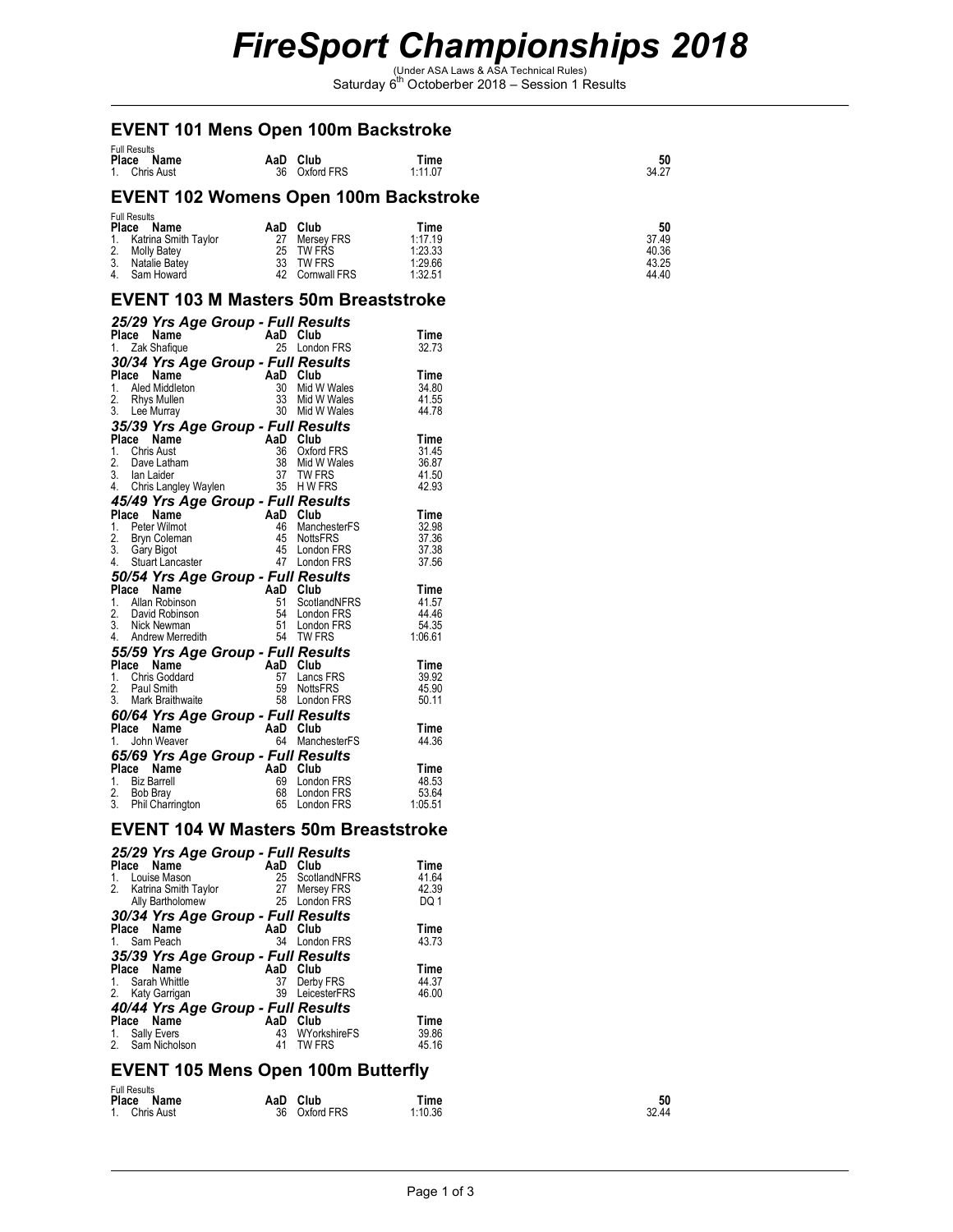# *FireSport Championships 2018*<br>
Saturday 6<sup>th</sup> Octoberber 2018 – Session 1 Results

# **EVENT 106 Womens Open 100m Butterfly**

| <b>Full Results</b><br>Place Name<br>Natalie Batey<br>1.                                                                                                                                             |    | AaD Club<br>33 TW FRS                                                                   | Time<br>1:35.05                                   | 50<br>42.66 |
|------------------------------------------------------------------------------------------------------------------------------------------------------------------------------------------------------|----|-----------------------------------------------------------------------------------------|---------------------------------------------------|-------------|
| <b>EVENT 107 M Masters 50m Freestyle</b>                                                                                                                                                             |    |                                                                                         |                                                   |             |
| 25/29 Yrs Age Group - Full Results<br>Place Name<br>Zak Shafique<br>1.                                                                                                                               |    | AaD Club<br>25 London FRS                                                               | Time<br>25.66                                     |             |
| 2.<br>Josh Van Haren<br>30/34 Yrs Age Group - Full Results                                                                                                                                           |    | 29 London FRS                                                                           | 27.10                                             |             |
| Place Name<br>1.<br>Lee Murray<br>2.<br>Rhys Mullen                                                                                                                                                  |    | AaD Club<br>30 Mid W Wales<br>33 Mid W Wales                                            | Time<br>31.49<br>31.72                            |             |
| 35/39 Yrs Age Group - Full Results<br>Place Name<br>Chris Aust<br>1.<br>2.<br>Andy Hood<br>3.<br>Dave Latham<br>4.<br>lan Laider<br>Chris Langley Waylen<br>5.<br>40/44 Yrs Age Group - Full Results |    | AaD Club<br>36 Oxford FRS<br>37 ManchesterFS<br>38 Mid W Wales<br>37 TW FRS<br>35 HWFRS | Time<br>25.19<br>26.99<br>28.68<br>31.75<br>32.82 |             |
| Place Name<br>Dave Leach                                                                                                                                                                             |    | AaD Club<br>44 TW FRS                                                                   | Time<br><b>DNC</b>                                |             |
| 45/49 Yrs Age Group - Full Results<br>Place Name<br>AaD Club<br>Peter Wilmot<br>1.<br>2.<br>Stuart Lancaster<br>3.<br>Gary Bigot<br>4.<br>Bryn Coleman                                               |    | 46 ManchesterFS<br>47 London FRS<br>45 London FRS<br>45 NottsFRS                        | Time<br>27.06<br>27.65<br>28.07<br>31.11          |             |
| 50/54 Yrs Age Group - Full Results<br>Place Name                                                                                                                                                     |    | AaD Club                                                                                | Time                                              |             |
| Allan Robinson<br>1.<br>2.<br>Nick Newman<br>3.<br>David Robinson<br>Mark Mortimore                                                                                                                  | 51 | ScotlandNFRS<br>51 London FRS<br>54 London FRS<br>52 NottsFRS                           | 29.85<br>37.06<br>37.42<br><b>DNC</b>             |             |
| 55/59 Yrs Age Group - Full Results<br>Place Name                                                                                                                                                     |    | AaD Club                                                                                | Time                                              |             |
| Chris Goddard<br>1.<br>2.<br>Paul Smith<br>3.<br>John Simpson<br>4.<br>Mark Braithwaite                                                                                                              |    | 57 Lancs FRS<br>59 NottsFRS<br>57 London FRS<br>58 London FRS                           | 29.01<br>33.11<br>35.18<br>38.55                  |             |
| 60/64 Yrs Age Group - Full Results<br>Place Name                                                                                                                                                     |    | AaD Club                                                                                | Time                                              |             |
| John Weaver<br>1.                                                                                                                                                                                    |    | 64 ManchesterFS                                                                         | 34.98                                             |             |
| 65/69 Yrs Age Group - Full Results<br>Place Name<br><b>Biz Barrell</b><br>1.<br>2.<br>Phil Charrington<br>3.<br>Bob Bray                                                                             |    | AaD Club<br>69 London FRS<br>65 London FRS<br>68 London FRS                             | Time<br>38.64<br>41.53<br>45.50                   |             |

# **EVENT 108 W Masters 50m Freestyle**

|       | 25/29 Yrs Age Group - Full Results |     |                     |       |
|-------|------------------------------------|-----|---------------------|-------|
| Place | Name                               | AaD | Club                | Time  |
| 1.    | Louise Mason                       | 25  | ScotlandNFRS        | 30.59 |
| 2.    | Katrina Smith Taylor               | 27  | Mersey FRS          | 31.49 |
| 3.    | Ally Bartholomew                   | 25  | London FRS          | 34.97 |
|       | 30/34 Yrs Age Group - Full Results |     |                     |       |
| Place | Name                               | AaD | Club                | Time  |
| 1.    | Nikki Upton                        | 32  | London FRS          | 31.18 |
| 2.    | Sam Peach                          | 34  | London FRS          | 35.87 |
|       | 35/39 Yrs Age Group - Full Results |     |                     |       |
| Place | Name                               | AaD | Club                | Time  |
| 1.    | Sarah Whittle                      | 37  | Derby FRS           | 33.31 |
|       | 2. Katy Garrigan                   | 39  | LeicesterFRS        | 35.93 |
|       | 40/44 Yrs Age Group - Full Results |     |                     |       |
| Place | Name                               | AaD | Club                | Time  |
| 1.    | Sally Evers                        | 43  | WYorkshireFS        | 30.11 |
| 2.    | Sam Howard                         | 42  | <b>Cornwall FRS</b> | 33.73 |
|       | 3. Sam Nicholson                   | 41  | <b>TW FRS</b>       | 34.24 |

#### **EVENT 109 Mens Open 200m IM**

| <b>Full Results</b> |     |             |            |    |     |     |
|---------------------|-----|-------------|------------|----|-----|-----|
| Place<br>Name       | AaD | Club        | Time       | 50 | 100 | 150 |
| Aled Middleton      | ۹Λ  | Mid W Wales | <b>DNC</b> |    |     |     |
| Chris Aust          | 36  | Oxford FRS  | <b>DNC</b> |    |     |     |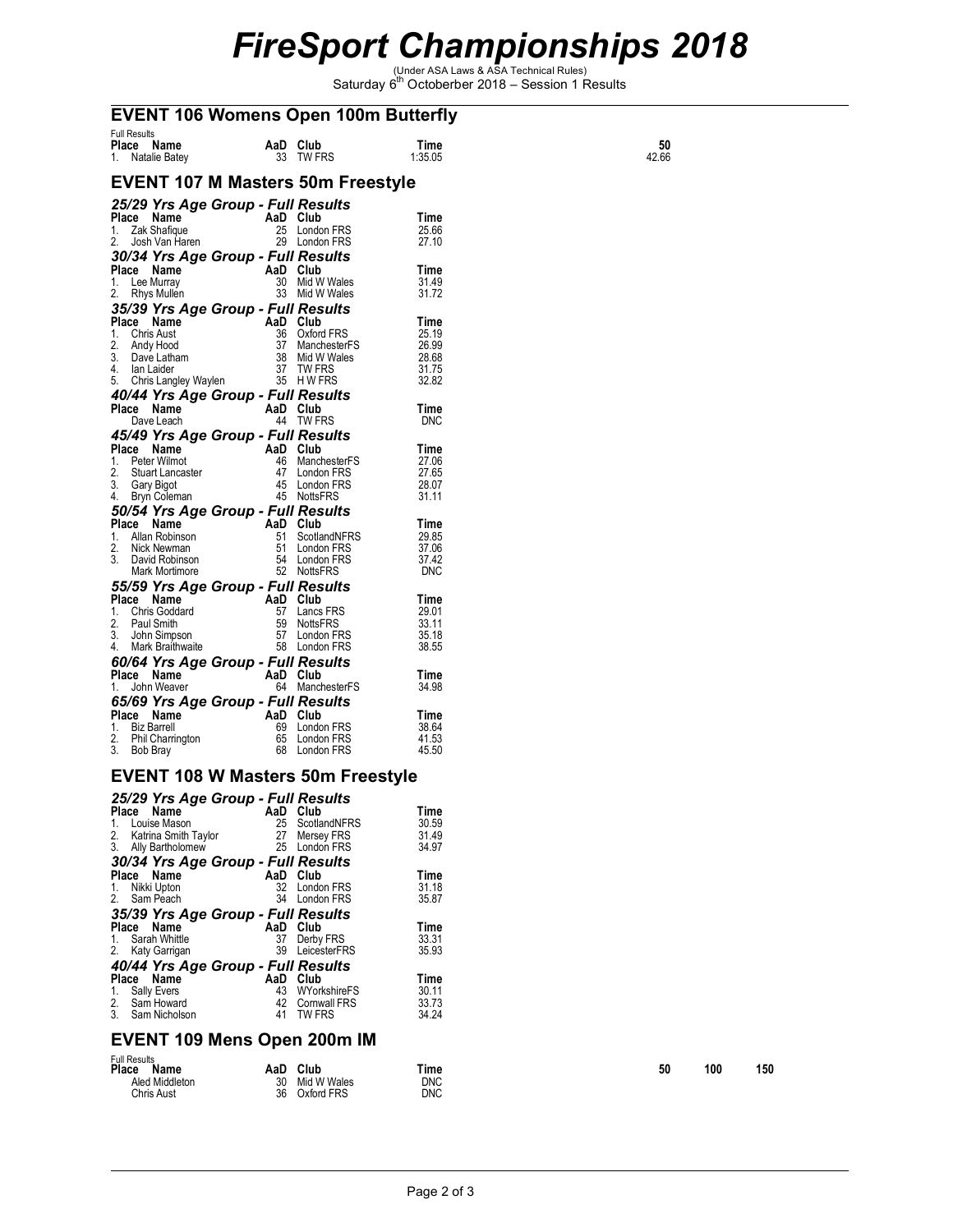# *FireSport Championships 2018*<br>
Saturday 6<sup>th</sup> Octoberber 2018 – Session 1 Results

# **EVENT 111 Mens Open 200m Freestyle Team**

| <b>Full Results</b><br>Place<br>Name<br>London FRS A<br>$1_{\cdot}$<br>Mid West Wales FRS<br>2.<br>LondonFRS B<br>3. | A.G | Club<br>London FRS<br>Mid W Wales<br>LondonFRS | Time<br>1:50.67<br>2:06.86<br>2:28.98 | 50<br>27.43<br>29.35<br>35.58 | 100<br>55.49<br>1:01.43<br>1:13.19   | 150<br>1:23.37<br>1:32.51<br>1:52.04 |
|----------------------------------------------------------------------------------------------------------------------|-----|------------------------------------------------|---------------------------------------|-------------------------------|--------------------------------------|--------------------------------------|
| <b>EVENT 112 Womens Open 200m Freestyle Team</b>                                                                     |     |                                                |                                       |                               |                                      |                                      |
| <b>Full Results</b><br>Place<br>Name                                                                                 | A.G | Club                                           | Time                                  | 50                            | 100                                  | 150                                  |
| Tyne and Wear<br>LondonFRS<br>2                                                                                      |     | LondonFRS                                      | 2.18.70<br>2:20.94                    | 36.46                         | 1:12.72                              | 1:48.89                              |
| <b>EVENT 113 Mens/Womens Open 200m Free.Team</b>                                                                     |     |                                                |                                       |                               |                                      |                                      |
| <b>Full Results</b><br><b>Place</b><br>Name<br>LondonFRS A<br>LondonFRS B<br>2.<br><b>TW FRS</b><br>3.               | A.G | Club<br>LondonFRS<br>LondonFRS<br>TW FRS       | Time<br>2:05.91<br>2:17.81<br>2:17.83 | 50<br>29.22<br>29.36<br>33.25 | 100<br>1:01.55<br>1:08.24<br>1:13.30 | 150<br>1:36.60<br>1:49.89<br>1:45.22 |

#### **EVENT 114 M Masters100m Medley Team**

|     | <b>Full Results</b><br>Place Name | A.G Club   | Time    |
|-----|-----------------------------------|------------|---------|
|     | London FRS A                      | London FRS | 1:0114  |
| - 2 | Lancashire/Greater Manchester     |            | 1 01 31 |
|     | TW FRS                            | TW FRS     | DNC.    |
|     | LondonFRS B                       | LondonFRS  | DQ 3    |

# **EVENT 115 W Masters100m Medley Team**

| <b>Full Results</b>  |           |         |
|----------------------|-----------|---------|
| Place Name           | A.G Club  | Time    |
| 1 Tyne Wear/Cornwall |           | 1.13.15 |
| 2. LondonFRS         | LondonFRS | 1:13.63 |

# **EVENT 116 M/W Masters 100m Medley Team**

| Place         | <b>Full Results</b><br>Name            | A.G. Club | Time    |
|---------------|----------------------------------------|-----------|---------|
|               | 1 Gt Manchester/W Yorkshire/Merseyside |           | 1.00.37 |
| $\mathcal{P}$ | LondonFRS A                            | LondonFRS | 1:04.46 |
| -3.           | LondonFRS B                            | LondonFRS | 1.1314  |
| $\Delta$      | TW FRS                                 | TW FRS    | 1:21.24 |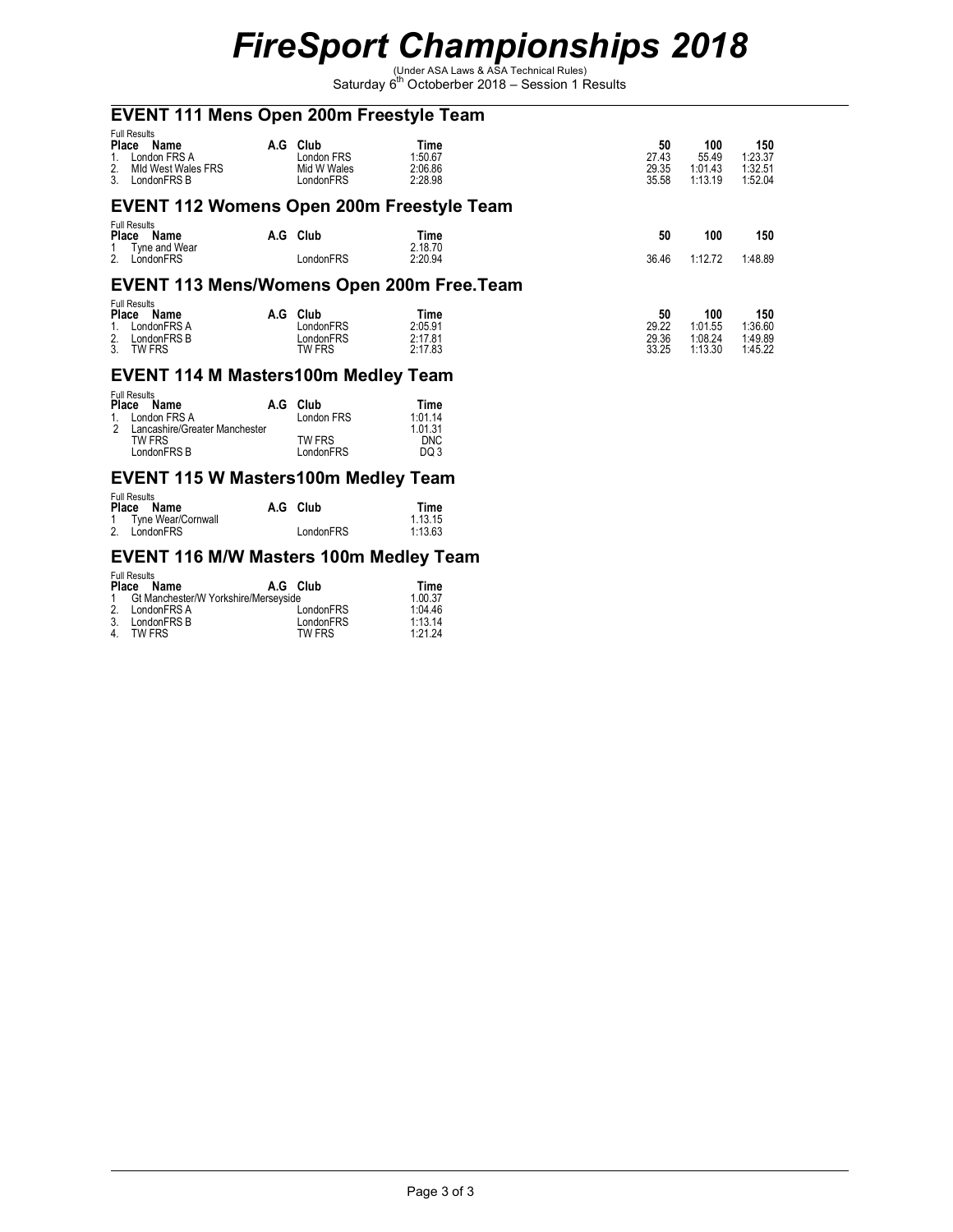# *FireSport Championships 2018*<br>
Saturday 6<sup>th</sup> Octoberber 2018 – Session 2 Results

#### **EVENT 217 Mens Open 400m Freestyle**

| <b>Full Results</b><br>Place<br>Name | Club<br>AaD                  | Time         |              |              |              |              |
|--------------------------------------|------------------------------|--------------|--------------|--------------|--------------|--------------|
| 1. Chris Aust                        | 36<br>Oxford FRS             | 4:51.69      |              |              |              |              |
| 50m 33.26                            | 150m 1:46.07<br>100m 1:09.54 | 200m 2:23.78 | 250m 3:00.97 | 300m 3:38.60 | 350m 4:15.40 | 400m 4:51.69 |
| 2. Gary Bigot                        | London FRS<br>45             | 5:10.12      |              |              |              |              |
| 50m 34.45                            | 150m 1:49.80<br>100m 1:11.44 | 200m 2:29.71 | 250m 3:09.79 | 300m 3:50.02 | 350m 4:30.41 | 400m 5:10.12 |
| Mark Mortimore                       | <b>NottsFRS</b><br>52        | <b>DNC</b>   |              |              |              |              |

### **EVENT 218 Womens Open 400m Freestyle**

| Place          | <b>Full Results</b><br>Name |              | AaD | Club         | Time         |              |              |              |              |
|----------------|-----------------------------|--------------|-----|--------------|--------------|--------------|--------------|--------------|--------------|
|                | 1. Molly Batey              |              | 25  | TW FRS       | 5:45.36      |              |              |              |              |
|                | 37.11<br>50m                | 100m 1:17.24 |     | 150m 1:59.96 | 200m 4:14.29 | 250m 5:45.36 | $300m -$     | $350m -$     | 400m 5:45.36 |
| 2.             | Natalie Batev               |              | 33  | TW FRS       | 5:48.93      |              |              |              |              |
|                | 50m 38.97                   | 100m 1:21.12 |     | 150m 2:05.01 | 200m 2:49.23 | 250m 3:34.02 | 300m 4:19.04 | 350m 5:04.08 | 400m 5:48.93 |
| 3 <sub>1</sub> | Sam Howard                  |              | 42  | Cornwall FRS | 6:06.16      |              |              |              |              |
|                | 39.35<br>50m                | 100m 1:23.08 |     | 150m 2:09.63 | 200m 2:57.08 | 250m 3:44.27 | 300m 4:31.54 | 350m 5:19.27 | 400m 6:06.16 |

#### **EVENT 219 M Masters 50m Butterfly**

| 25/29 Yrs Age Group - Full Results |          |                 |       |
|------------------------------------|----------|-----------------|-------|
| Name<br>Place                      | AaD      | Club            | Time  |
| 1. Zak Shafique                    | 25       | London FRS      | 27.51 |
| 30/34 Yrs Age Group - Full Results |          |                 |       |
| Name<br>Place                      | AaD Club |                 | Time  |
| 1. Lee Murray                      | 30       | Mid W Wales     | 39.86 |
| 35/39 Yrs Age Group - Full Results |          |                 |       |
| Place<br>Name                      | AaD      | Club            | Time  |
| Chris Aust<br>1.                   | 36       | Oxford FRS      | 27.61 |
| 2. Andy Hood<br>3. Dave Latham     | 37       | ManchesterFS    | 28.90 |
|                                    | 38       | Mid W Wales     | 32.17 |
| Chris Langley Waylen<br>4.         | 35 HWFRS |                 | 40.39 |
| 45/49 Yrs Age Group - Full Results |          |                 |       |
| Place<br>Name                      | AaD Club |                 | Time  |
| Peter Wilmot<br>$1_{-}$            | 46       | ManchesterFS    | 29.95 |
| 2.<br><b>Stuart Lancaster</b>      | 47       | London FRS      | 32.16 |
| 50/54 Yrs Age Group - Full Results |          |                 |       |
| Name<br>Place                      | AaD      | Club            | Time  |
| 1. Allan Robinson                  | 51       | ScotlandNFRS    | 35.28 |
| 55/59 Yrs Age Group - Full Results |          |                 |       |
| Place<br>Name                      | AaD      | Club            | Time  |
| 1. Chris Goddard                   | 57       | Lancs FRS       | 34.49 |
| 2. Paul Smith                      | 59       | <b>NottsFRS</b> | 42.05 |
| 3. Mark Braithwaite                | 58       | London FRS      | 42.69 |
| 60/64 Yrs Age Group - Full Results |          |                 |       |
| Place<br>Name                      | AaD      | Club            | Time  |
| John Weaver<br>1.                  | 64       | ManchesterFS    | 42.61 |
| 65/69 Yrs Age Group - Full Results |          |                 |       |
| Place<br>Name                      | AaD      | Club            | Time  |
| <b>Biz Barrell</b><br>1.           | 69       | London FRS      | 53.92 |
| 2.<br>Phil Charrington             | 65       | London FRS      | 57.54 |

#### **EVENT 220 W Masters 50m Butterfly**

| 25/29 Yrs Age Group - Full Results<br>Place Name<br>1. Katrina Smith Taylor<br>2. Louise Mason | 27       | AaD Club<br>Mersey FRS<br>25 ScotlandNFRS  | Time<br>36.11<br>36.23      |
|------------------------------------------------------------------------------------------------|----------|--------------------------------------------|-----------------------------|
| 35/39 Yrs Age Group - Full Results<br>Place Name<br>Sarah Whittle<br>1.<br>Katy Garrigan       | 37<br>39 | AaD Club<br>Derby FRS<br>LeicesterFRS      | Time<br>38.82<br><b>DNC</b> |
| 40/44 Yrs Age Group - Full Results<br>Place Name<br><b>Sally Evers</b><br>1.<br>2. Sam Howard  | AaD      | Club<br>43 WYorkshireFS<br>42 Cornwall FRS | Time<br>33.02<br>34.53      |

#### **EVENT 221 Mens Open 100m Breaststroke**

Full Results

|    | ו שוו ו שטובו<br>Place<br>Name | AaD | Club        | Time    | 50    |
|----|--------------------------------|-----|-------------|---------|-------|
| 1. | Chris Aust                     | 36  | Oxford FRS  | 1:14.61 | 34.76 |
| 2. | Aled Middleton                 | 30  | Mid W Wales | 1:17.35 | 36.48 |
| 3. | Brvn Coleman                   | 45  | NottsFRS    | 1:23.97 | 38.98 |
| 4. | Garv Bigot                     | 45  | London FRS  | 1:25.20 | 39.40 |

### **EVENT 222 Womens Open 100m Breaststroke**

| <b>Full Results</b><br>Place<br>Name | Club<br>AaD   | Time    | 50    |
|--------------------------------------|---------------|---------|-------|
| 1. Molly Batey                       | 25<br>TW FRS  | 1:36.64 | 46.64 |
| 2. Sam Peach                         | 34 London FRS | 1:38.90 | 46.21 |
| 3.<br>Natalie Batev                  | 33<br>TW FRS  | 1:40.84 | 48.35 |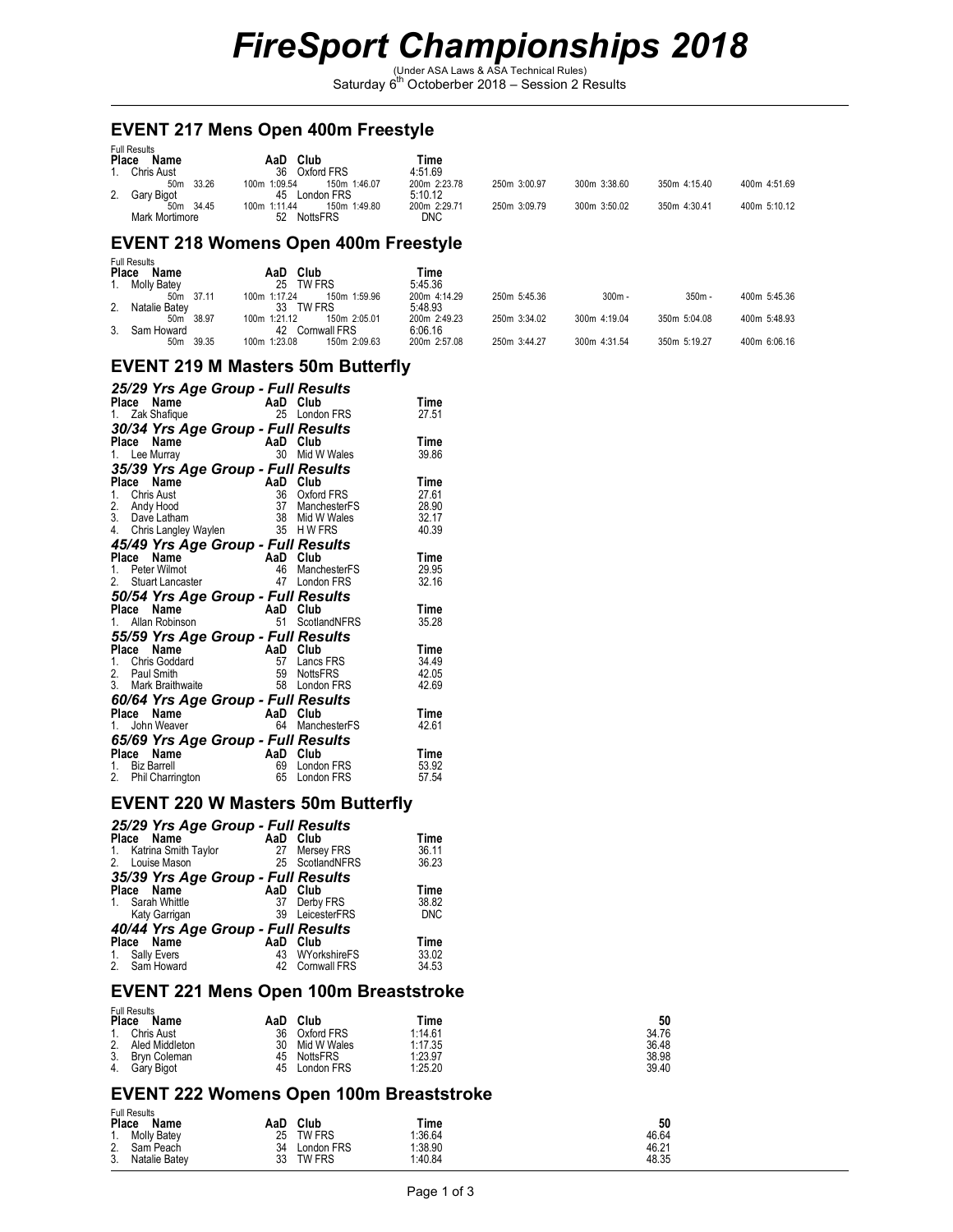# *FireSport Championships 2018*<br>
Saturday 6<sup>th</sup> Octoberber 2018 – Session 2 Results

#### **EVENT 223 M Masters 50m Backstroke**

| 25/29 Yrs Age Group - Full Results<br>Name<br>Place<br>1. Zak Shafique                                                | AaD<br>25             | Club<br>London FRS                                                        | Time<br>29.03                                     |
|-----------------------------------------------------------------------------------------------------------------------|-----------------------|---------------------------------------------------------------------------|---------------------------------------------------|
| 30/34 Yrs Age Group - Full Results                                                                                    |                       |                                                                           |                                                   |
| Place<br>Name<br>Lee Murray                                                                                           | AaD<br>30             | Club<br>Mid W Wales                                                       | Time<br>DQ 2                                      |
| 35/39 Yrs Age Group - Full Results                                                                                    |                       |                                                                           |                                                   |
| Name<br>Place<br>Andy Hood<br>1.<br>2.<br>Chris Aust<br>3. Dave Latham<br>4. Ian Laider<br>5. Chris Langley Waylen 35 | AaD<br>37<br>36<br>38 | Club<br>ManchesterFS<br>Oxford FRS<br>Mid W Wales<br>37 TW FRS<br>H W FRS | Time<br>31.27<br>31.48<br>32.51<br>40.19<br>41.93 |
| 45/49 Yrs Age Group - Full Results                                                                                    |                       |                                                                           |                                                   |
| Place<br>Name<br>Stuart Lancaster<br>1.<br>2.<br>Peter Wilmot                                                         | AaD<br>47<br>46       | Club<br>London FRS<br>ManchesterFS                                        | Time<br>34.42<br>34.54                            |
| 50/54 Yrs Age Group - Full Results                                                                                    |                       |                                                                           |                                                   |
| Place<br>Name<br>Allan Robinson<br>1.<br>2.<br>David Robinson                                                         | AaD<br>51<br>54       | Club<br>ScotlandNFRS<br>London FRS                                        | Time<br>34.40<br>47.91                            |
| 55/59 Yrs Age Group - Full Results                                                                                    |                       |                                                                           |                                                   |
| Place<br>Name<br>Chris Goddard<br>$1_{-}$<br>2. Paul Smith<br>3. Mark Braithwaite                                     | AaD<br>57<br>59<br>58 | Club<br>Lancs FRS<br><b>NottsFRS</b><br>London FRS                        | Time<br>37.65<br>46.72<br>47.89                   |
| 60/64 Yrs Age Group - Full Results                                                                                    | AaD                   | Club                                                                      |                                                   |
| Place<br>Name<br>John Weaver<br>1.<br>65/69 Yrs Age Group - Full Results                                              | 64                    | ManchesterFS                                                              | Time<br>47.70                                     |
| Place<br>Name                                                                                                         | AaD                   | Club                                                                      | Time                                              |
| <b>Biz Barrell</b><br>1.<br>2.<br>Phil Charrington                                                                    | 69<br>65              | London FRS<br>London FRS                                                  | 52.74<br>53.71                                    |

# **EVENT 224 W Masters 50m Backstroke**

|                            | 25/29 Yrs Age Group - Full Results |       |
|----------------------------|------------------------------------|-------|
| Place Name                 | Club<br>AaD                        | Time  |
| Katrina Smith Taylor<br>1. | 27<br>Mersey FRS                   | 36.43 |
| Louise Mason<br>2.         | ScotlandNFRS<br>25                 | 39.42 |
|                            | 30/34 Yrs Age Group - Full Results |       |
| Place Name                 | AaD Club                           | Time  |
| 1. Nikki Upton             | 32<br>London FRS                   | 37.59 |
|                            | 35/39 Yrs Age Group - Full Results |       |
| Name<br>Place              | AaD<br>Club                        | Time  |
| Sarah Whittle<br>1.        | 37<br>Derby FRS                    | 42.53 |
| 2. Katy Garrigan           | LeicesterFRS<br>39                 | 44.54 |
|                            | 40/44 Yrs Age Group - Full Results |       |
| Name<br>Place              | AaD<br>Club                        | Time  |
| Sally Evers<br>1.          | 43<br>WYorkshireFS                 | 37.34 |
| Sam Howard<br>2.<br>3.     | <b>Cornwall FRS</b><br>42          | 39.63 |
| Sam Nicholson              | 41<br><b>TW FRS</b>                | 43.57 |

# **EVENT 225 Mens Open 100m Freestyle**

|    | <b>Full Results</b> |     |                 |            |       |  |
|----|---------------------|-----|-----------------|------------|-------|--|
|    | Place<br>Name       | AaD | Club            | Time       | 50    |  |
| 1. | Chris Aust          | 36  | Oxford FRS      | 56.28      | 26.52 |  |
| 2. | Josh Van Haren      | 29  | London FRS      | 1:01.09    | 27.75 |  |
| 3. | Gary Bigot          | 45  | London FRS      | 1:05.03    | 30.55 |  |
| 4. | Brvn Coleman        | 45  | NottsFRS        | 1:10.60    | 33.12 |  |
|    | Mark Mortimore      | 52  | <b>NottsFRS</b> | <b>DNC</b> |       |  |

# **EVENT 226 Womens Open 100m Freestyle**

|    | <b>Full Results</b>  |     |               |         |       |  |
|----|----------------------|-----|---------------|---------|-------|--|
|    | Place<br>Name        | AaD | Club          | Time    | 50    |  |
| 1. | Louise Mason         | 25  | ScotlandNFRS  | 1:08.75 | 32.64 |  |
| 2. | Katrina Smith Taylor |     | Mersev FRS    | 1:11.17 | 33.44 |  |
| 3. | <b>Molly Batev</b>   | 25  | <b>TW FRS</b> | 1:12.33 | 34.25 |  |
| 4. | Natalie Batev        | 33  | TW FRS        | 1:16.72 | 36.73 |  |
| 5. | Sam Peach            | 34  | London FRS    | 1:27.32 | 39.74 |  |

#### **EVENT 227 M Masters 100m IM**

|            |                   | 25/29 Yrs Age Group - Full Results |                |         |
|------------|-------------------|------------------------------------|----------------|---------|
| Place Name |                   |                                    | AaD Club       | Time    |
|            | 1. Zak Shafique   |                                    | 25 London FRS  | 1:05.05 |
|            |                   | 30/34 Yrs Age Group - Full Results |                |         |
| Place Name |                   |                                    | AaD Club       | Time    |
|            | 1. Aled Middleton |                                    | 30 Mid W Wales | 1.1251  |